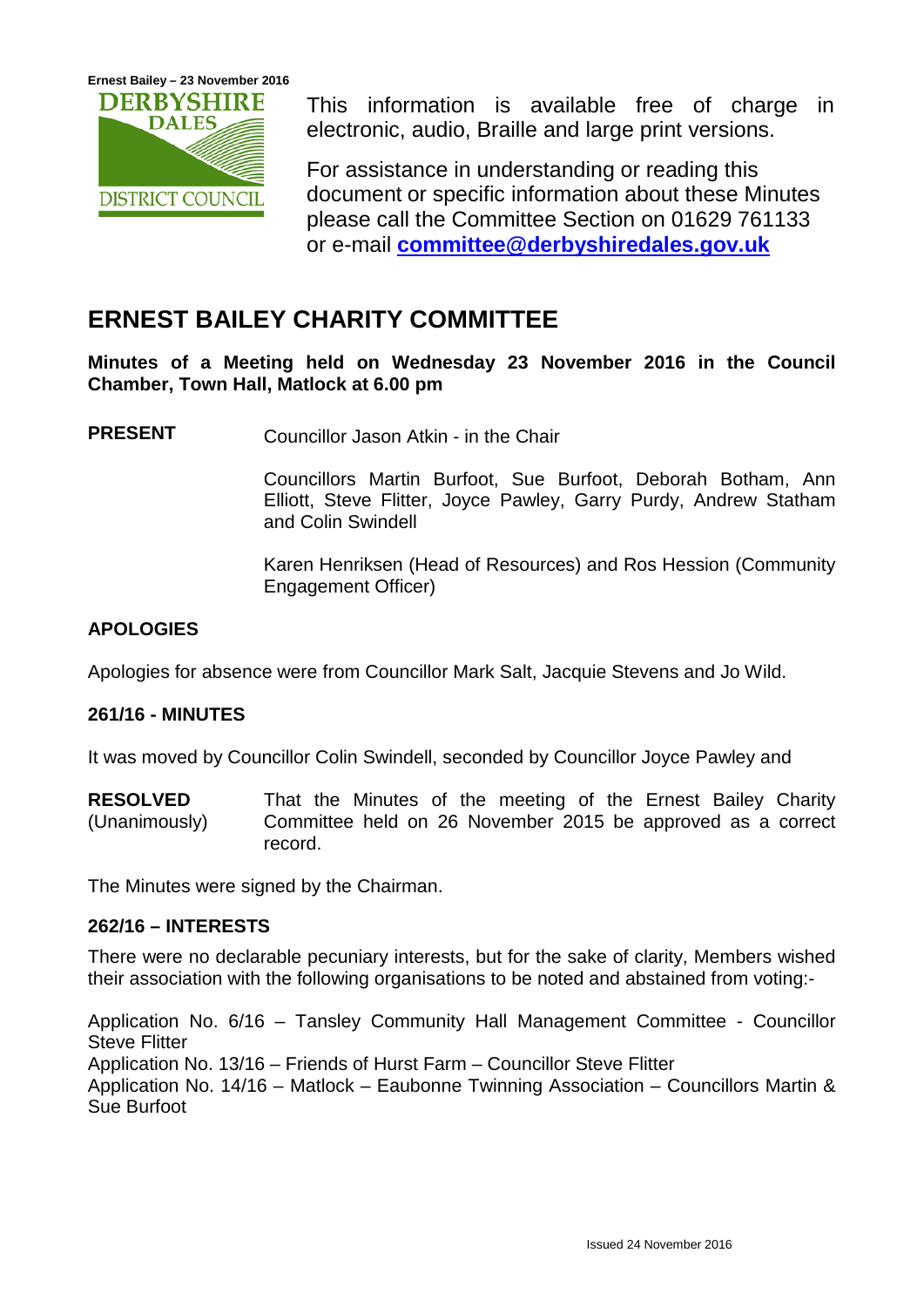#### **263/16 – STATEMENT OF FINANCIAL POSITION**

The Committee considered a report, which set out the Charity's financial position as at the end of the 2015/16 financial year, together with estimates for 2016/2017.

The charitable fund administered by the District Council had earned on average an interest rate of 1.0% during the year.

The amount available in the distribution fund at  $1<sup>st</sup>$  April 2016, excluding the maintenance provision, was £38,937.

It was moved by Councillor Colin Swindell, seconded by Councillor Steve Flitter and

**RESOLVED** (Unanimously) 1. That the financial statement for the 2015/16 financial year be received.

> 2. That the funds of the Charity continue to be invested with Derbyshire Dales District Council.

#### **264/16 – DISTRIBUTION OF CHARITABLE FUNDS**

The Committee considered a total of 14 applications for Grant Aid.

Members had agreed at last year's Committee meeting to revise the grant application form and request a more in depth indication of financial need to enable better targeting of the funds. In consultation with Derbyshire Dales Council for Voluntary Services and District Council Officers and Members, a revised form had been devised and adopted for 2016.

It was moved by Councillor Steve Flitter, seconded by Councillor Colin Swindell and

#### **RESOLVED**

- RESULVED<br>(Unanimously) 1. That grant awards be made conditional upon them being used for the purpose for which the application was made.
	- 2. That grant aid as indicated on the attached schedule be awarded to the various organisations.
	- 3. That the availability of funds be advertised at the appropriate time to enable applications to be considered in autumn 2017.

#### **265/16 – APPLICATION NO 6/16 – TANSLEY COMMUNITY HALL MANAGEMENT COMMITTEE**

It was moved by Councillor Colin Swindell, seconded by Councillor Deborah Botham and

**RESOLVED** That a grant of £57 be awarded to Tansley Community Hall Management Committee towards the costs of a water urn.

#### **Voting**

In favour 9 Against 0 Abstentions 1

### **266/16 – APPLICATION NO 13/16 – FRIENDS OF HURST FARM**

It was moved by Councillor Colin Swindell, seconded by Councillor Deborah Botham and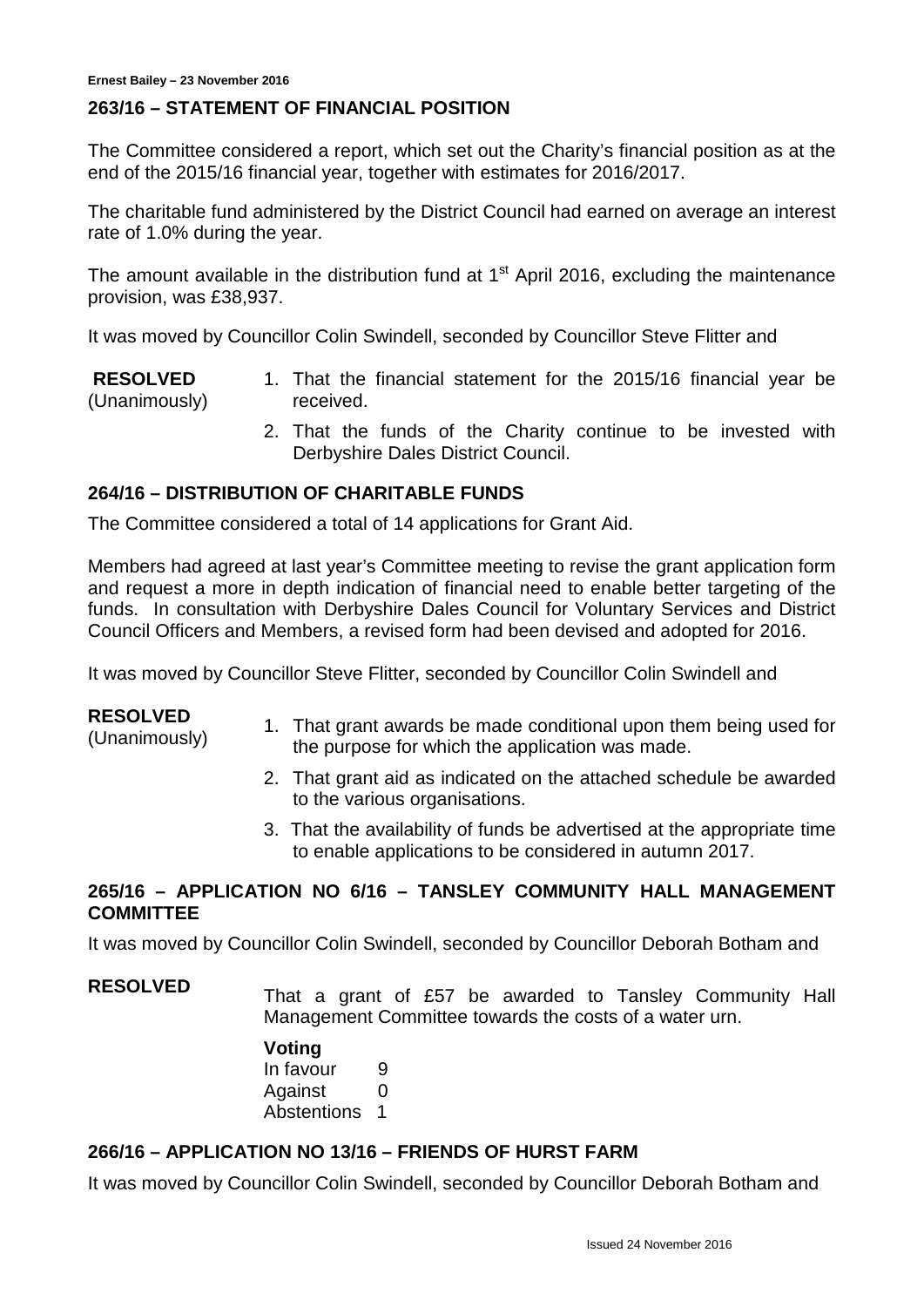**RESOLVED** That a grant of £100 be awarded to Friends of Hurst Farm towards the Youth Club Christmas party.

> **Voting** In favour 9 Against 0 Abstentions 1

### **267/16 – APPLICATION NO 14/16 – MATLOCK EAUBONNE TWINNING ASSOCIATION**

It was moved by Councillor Garry Purdy, seconded by Andrew Statham and

**RESOLVED** That a grant of £75 be awarded to the Matlock Eaubonne Twinning Association towards the involvement of young people in the yearly exchange.

#### **Voting**

In favour 8 Against 0 Abstentions 2

**MEETING CLOSED – 6.25 pm**

**CHAIRMAN**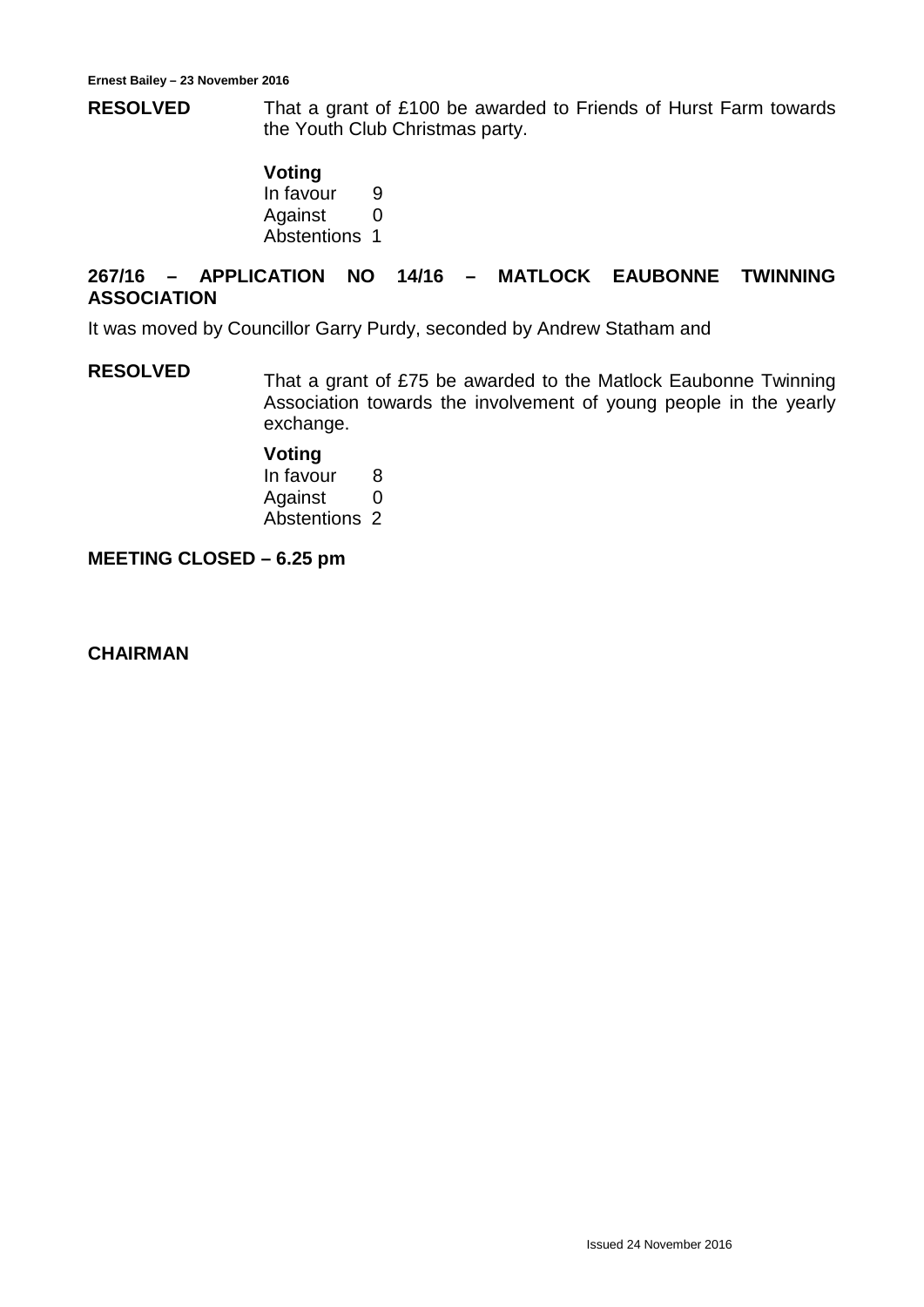## **THE ERNEST BAILEY CHARITY – SCHEDULE OF GRANTS AWARDED 2016**

| <b>NO</b> | <b>ORGANISATION</b>                                         | <b>PROJECT/PURPOSE</b>                                                                                                                                                                                                                                                                                                                                                                                                                                                     | <b>GRANT AWARDED</b><br>£ |
|-----------|-------------------------------------------------------------|----------------------------------------------------------------------------------------------------------------------------------------------------------------------------------------------------------------------------------------------------------------------------------------------------------------------------------------------------------------------------------------------------------------------------------------------------------------------------|---------------------------|
| 1/16      | Cromford<br>1st<br>Rainbows                                 | To buy craft materials and to increase & update existing<br>equipment.                                                                                                                                                                                                                                                                                                                                                                                                     | 76                        |
| 2/16      | Matlock<br>&<br><b>District</b><br>Hard of Hearing Club     | To help provide interesting and stimulating speakers (with<br>Speech to Text Services when required).                                                                                                                                                                                                                                                                                                                                                                      | 100                       |
| 3/16      | <b>Jesters Mixed Martial</b><br>Arts Club                   | To encourage more people to be more active and<br>participate in sporting activities by offering free membership<br>(currently £25 annually) and classes (£5) to schools.                                                                                                                                                                                                                                                                                                  | 150                       |
| 4/16      | Derwent<br>Bowmen<br><b>Archery Club</b>                    | To add to the funds required for the general maintenance<br>of the club, the purchase of equipment for beginners and<br>juniors, the hosting of archery events in the Matlock and<br>Darley Bridge area.                                                                                                                                                                                                                                                                   | 150                       |
| 5/16      | The Parish Church of<br>St Mary the Virgin,<br>South Darley | To support essential running costs of regular 'Afternoon<br>Teas' in the Parish Room provided by church volunteers for<br>local elderly people.                                                                                                                                                                                                                                                                                                                            | 100                       |
| 7/16      | Friends of Tansley<br>School                                | Tansley Primary Schools' fundraising aim this year is for<br>the provision of an outdoor learning area to be used by<br>children up to age 11 and under. The children will then<br>have access to learning opportunities about the<br>environment the teacher will be able to nurture the<br>creativity and imagination of the children.<br>Suggested to also apply to the Waste & Recycling<br>Community Fund for specific items when the project is<br>further advanced. | 100                       |
| 8/16      | St Joseph's Primary<br>School PTA                           | To regenerate the outdoor garden and build raised beds to<br>cultivate within cold frames our own vegetable from<br>seed/seedlings vegetables. To plant a section with wild<br>flowers to help improve wildlife including bees / butterflies.<br>The grant will be used to supply materials for the children<br>to use to facilitate this.<br>Grant aid also being considered under the Waste &<br>Recycling Community Fund.                                               | 75                        |
| 9/16      | Derbyshire<br>Gypsy<br>Liaison Group                        | To purchase a heater for over the winter to replace<br>condemned heating for an elderly blind man who lives in a<br>caravan.                                                                                                                                                                                                                                                                                                                                               | 85                        |
| 10/16     | Taste<br>First<br>(Darley<br>Dale)                          | VOYAGE (Valuing of Youth & Age) Project at Tansley<br>House care home with the children from Tansley County<br>Primary School.<br>To develop on the work already<br>undertaken with the home and the school embracing the<br>mentoring by the children of the older people in the use of<br>new technologies, which would include environmental,<br>gardening and reminiscence work.                                                                                       | 150                       |
| 11/16     | Matlock<br>Pre-School<br>Playgroup                          | To improve the outdoor learning environment at the<br>Woolley Road site, especially installing maths learning<br>equipment (number lines and abacus) and a new covered<br>sandpit.                                                                                                                                                                                                                                                                                         | 125                       |